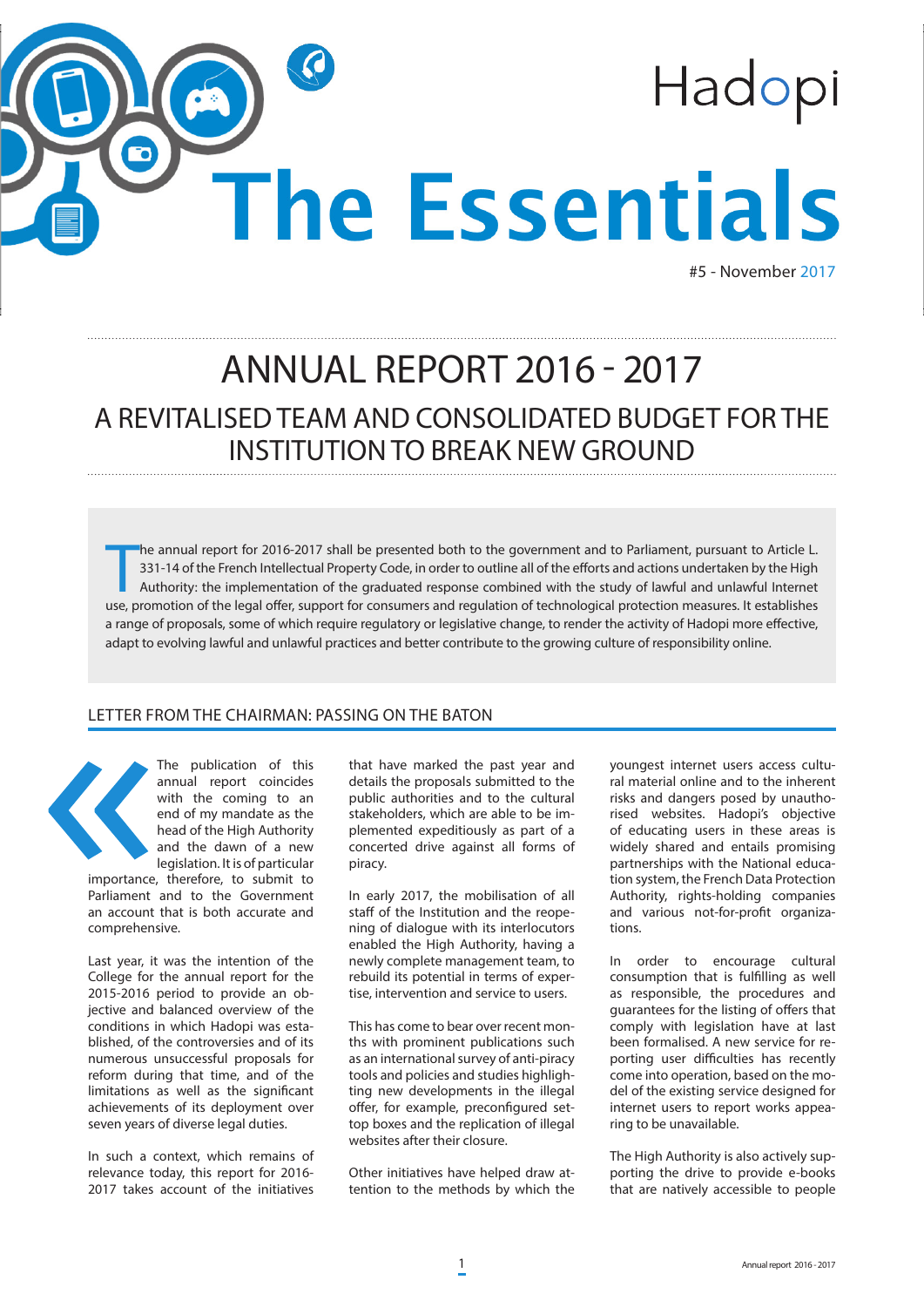with a disability.

As part of the "graduated response", implemented under the purview of the Rights Protection Commission, the identification techniques for peer-topeer (P2P) offenders now extend to all reported subscribers of the major service providers, including cases of "multiple findings", which were not previously incorporated into this process. The report underlines that, in addition to the impetus to educate the bulk of infringing internet users, the Commission is working towards targeting the most serious offenders both with issuance of its second notices and referral to the public prosecutor, of which we are seeing a significant increase. The most serious cases are referred on the both basis of minor and criminal offence, or even solely as a counterfeiting case, i.e copyright infringement.

Insofar as it is based on continually expanding knowledge of the most infringing practices and attaining an adequate body of effective criminal sanctions, such a strategy should serve to reassure those concerned that a sufficient deterrent effect of such proceedings has yet to be seen.

Moreover, a diversity of alternative solutions that have been suggested by rights holders' representatives or that have originated from Parliament have been subject to recent debate, on account of the desire to punish infringements more systematically. As it is highlighted in this report, each of these proposals warrants proper scrutiny both in terms of the legal requirements and to strike a balance between the deterrent effect sought and what is acceptable to users.

In any case, such manner of reform cannot be undertaken independently of a comprehensive plan, prioritising not the practices of individuals but those massively infringing organised services.

The French Minister of Culture has specifically called for an open process of reflection about possible avenues to improve and intensify the fight against piracy and has publicly invited Hadopi to participate. Such a framework will best allow us to debate both how this Institution can contribute to the various contemplated measures as well as legislative adjustments, which, as experience has taught us, prove to be required to fullfil our present mission.

This report identifies the powers of intervention that the legislator could confer upon Hadopi, so that it may have a significant and lasting impact in the reduction of illegal offers. Our proposals, in some cases drawing on the recognised prerogatives of other independent authorities, have been conceived with the intention that they shall never impinge on the responsibilities of rights holders and of avoiding needless competition between public bodies.

The aim is rather to allow Hadopi's organisational independence and potential in expertise and evaluation to come to fruition wherever it might serve to support cooperative efforts such as to "Follow the money" approach, application of content recognition techniques or legal action against illegal services and their diverse replications.

without doubt benefit from periodic evaluation of their application, by an independent body that is free of any conflicting interests. Is this not what the legislator anticipated by asking that the High Authority report annually on "respect of the obligations and undertakings they have entered into by professional entities of the various sectors concerned"? I should stress that, in order for such a provision to come into full effect, all that is needed is a common determination.

As I hand over to those who shall continue the work already started, I would like to express my gratitude and best wishes to all Hadopi staff members. Their willingness, curiosity and motivation have enabled us, after having

« AN INDEPENDANT, EXPERT AUTHORITY, POISED TO TAKE ON NEW DUTIES IN THE SERVICE OF A RESPONSIBLE INTERNET CULTURE »

In order to tailor our contribution to the above-mentioned collective reflection in the best manner possible, I established two workshops within the Institution, spearheaded by members of the College. The first one is focusing on fighting copyright infringing commercial offers and their evolving nature. The second one will focus on how to support users and help promoting legal offers.

Of course, a comprehensive plan to fight against piracy demands widely coordinated preparation, as well as immediate consolidation of voluntary cooperation between all contributors to cultural life online.

On the basis of our dynamic vision of a concerted effort by all parties, the forward-looking elements of the report successively present projects that, alone or most often as part of a collaboration, the High Authority can require regulatory adjustments and those requiring legislative amendments.

The most promising measures shall

weathered a number of storms, to begin to achieve greater recognition as an independent, expert Authority, poised to take on new duties in the service of an internet-based cultural economy.

My only parting wish is that, in this regard, what we together have fought to accomplish may soon bear fruit for the benefit of all.



Christian Phéline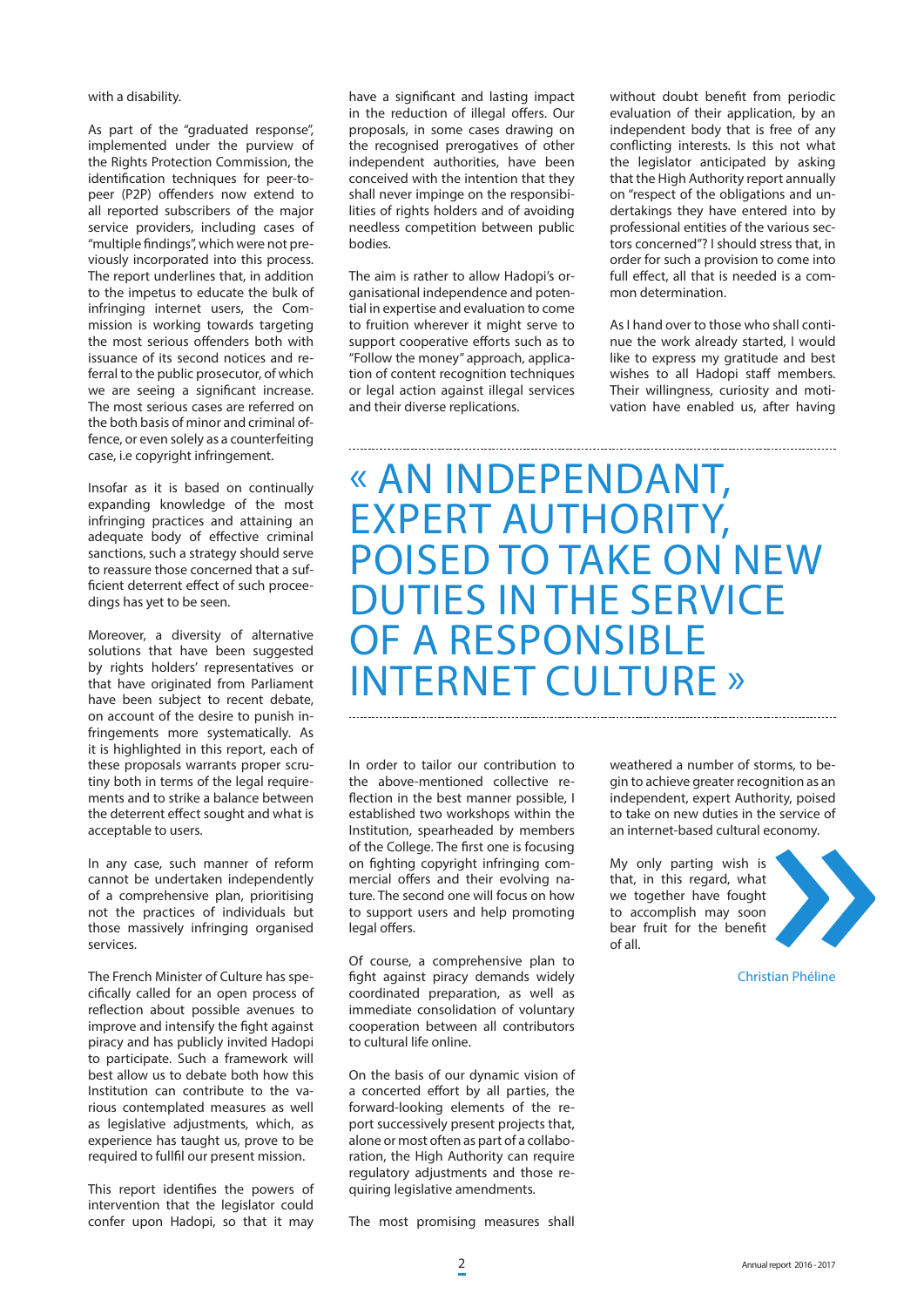## HADOPI ACTIVITY IN FIGURES

## Figure 1 : Key figures of the graduated response



Figure 2 : Distribution of services by relevant cultural sector as at 30 september 2017



Figure 3 : Changes in the amount of public funding since 2010

WEBSITES AND CULTURAL SERVICES ARE LISTED BY HADOPI AS OFFERS THAT APPEAR COMPLIANT WITH INTELLECTUAL PROPERTY LAW AS AT 30 SEPTEMBER 2017

APPROXIMATELY THREE QUARTERS OF INTERNET USERS ARE AWARE OF HADOPI:

 $\overline{O}$  OF FRENCH PEOPLE SURVEYED CLAIM TO KNOW HADOPI NOT SIMPLY BY NAME1 



Approximately one in five French people surveyed has been made aware, by their own account or by their social circle, of the graduated response procedure, with a proven educational effect: three quarters of people affected directly claim to have reduced their consumption of illegal content<sup>2</sup>.

In the order of ten studies were published in 2017 and have gained considerable public attention. In particular, they relate to the digital cultural practices of eightto 14-year-olds, online risks, systems abroad for combatting piracy, the process

of replicating a pirate website, the key figures of the graduated response, e

1 - Omnibus Ifop [Institut français d'opinion publique – French Institute of Public Opinion] – September 2017: quantitative online study of 1049 individuals carried out between 13 and 16 September 2017. Sample representative of the French population of 15 years old and over.

2 - Fourth round of the survey of the perception and impact of the graduated response (Ifop): online study carried out between 13 and 16 September 2017, on a sample of 1049 respondents representing the French population of 15 years old and over; representation was ensured using the quota method (INSEE [Institut national de la statistique et des études économiques – French National Institute for Statistics and Economic Research] Employment Survey data).